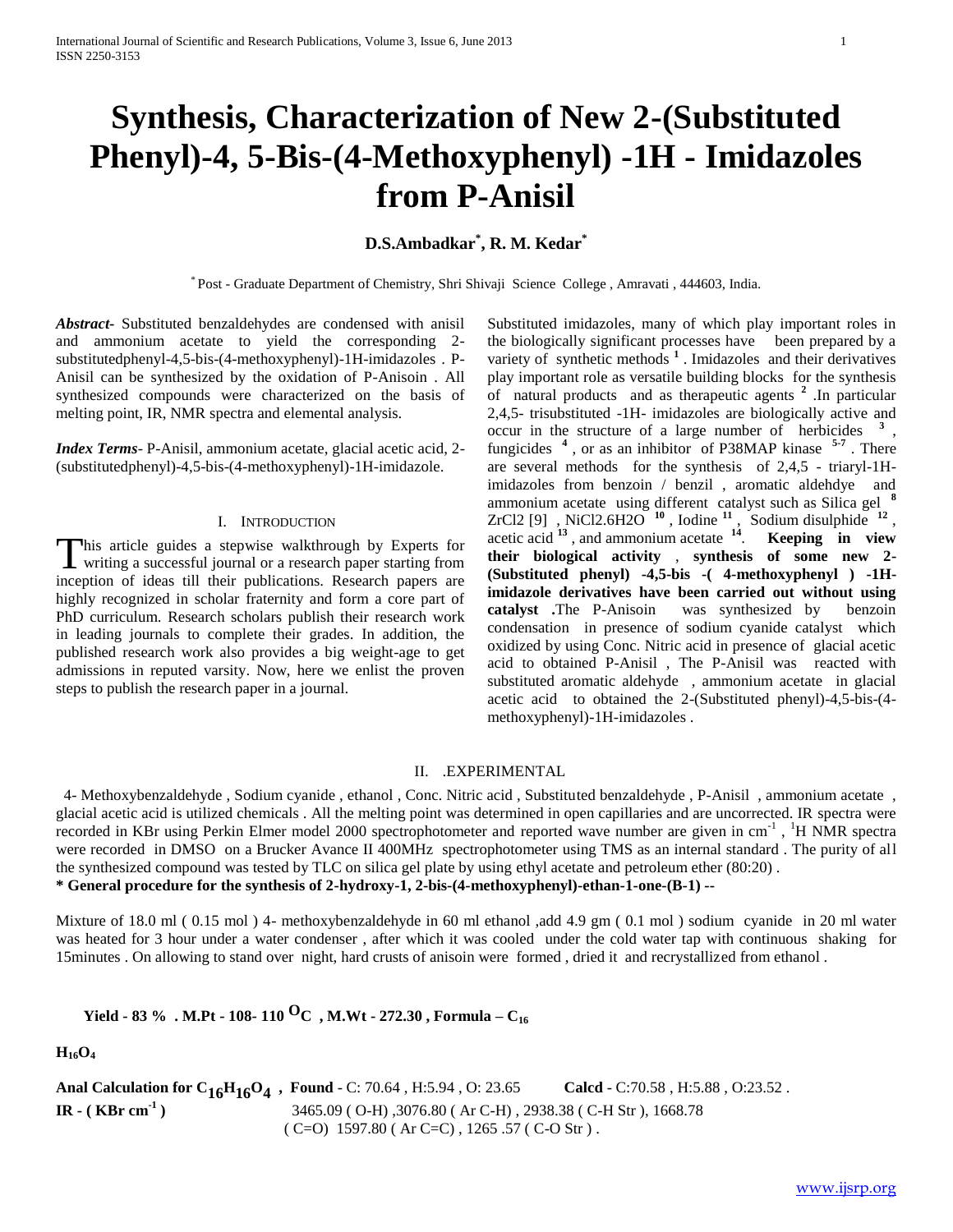#### $1_H$  NMR (DMSO) - $)$  , 3.76 ( S, 3H -OCH<sub>3</sub> ) , 5.41( S, 1H, C-H) 5.90 (S, 1H, OH) 6.7 to 7.9 (m, 8H aromatic).

## **\* Synthesis of P- Anisil [1,2-Bis - ( 4- methoxyphenyl - ethan-1,2-dione ) ] ( B-2) --**

Took 8.0 gm 2- hydroxy-1,2--bis- (4-methoxyphenyl ) -ethan-1-one ( B-1) dissolved it in 24 ml glacial acetic acid , then added 34 ml Conc. Nitric acid slowly to a reaction mixture ( Reaction mixture kept in an ice bath ) . Refluxed the reaction mixture for 2 hours untill the complete evolution of brown gas, stopped Cool reaction mixture and poured into crush icecold water with stirring Obtained a solid product , dried it and recrystallized from ethanol .

# **Yield- 79%, M.Pt- 132-135OC, M.Wt -270 , Formula - C16H14O4.**

**Anal Calculation for C16H14O4 Found -** C: 71.21 H: 5.26 , O : 23.76 **Calcd**- C:71.11 H: 5.18 O: 23.70 **IR ( KBr cm-1) :-** 3072( C-H Ar ), 2979 ( C-H ali -OCH3 ), 1690( C=O), 1536 ( C=C), 1158 ( C-O) <sup>1</sup>**HNMR ( DMSO) :-** 4.0 ( S , 3H, -OCH<sub>3</sub>), 7.3 ( d, 2H), 7.4 ( d, 2H).

## **\* Synthesis of 2- (Substituted phenyl ) - 4,5- bis - ( 4-methoxyphenyl ) -1H- imidazoles –( 3a -3l)**

A mixture containing 1,2-bis-(4-methoxyphenyl) - ethan-1,2- dione ( 0.05mol) , benzaldehyde (0.05mol ) , ammonium acetate ( 0.1mol ) was taken in a 100ml round bottom flask was shaken in 15 ml glacial acetic acid, It was refluxed on a water condenser for 6 hours , cooled the reaction mixture and poured into crush ice-cold water , kept it for 10 to 20 minutes ,Obtained a solid product was filtered dried and recrystallized from ethanol .

 $\text{Colour} - \text{Colourless}$ , Yield - 83 %, M.Pt- 198-200<sup>O</sup>C

**\* Spectral Data - 2-Phenyl -4,5-bis-( 4-methoxyphenyl) -1H- imidazole ( 3a )** 

 **Solid** , Colorless , M.Pt-  $198-200^{\circ}$ C , Formula -  $C_{23}H_{20}O_2N_2$  , M.Wt- 356.

**IR- ( KBr cm-1)** 3450 ( N-H) , 3078.90 ( C-H aro ) 2977.03 (C-H aliph) 1618.12 ( C=N) 1461.56 ( C=C) .

**<sup>1</sup>H NMR (DMSO)**, 3.90 (S, 1H, -OCH<sub>3</sub>), 3.98 (S, 1H, -OCH<sub>3</sub>), 7.46 (d, 2H)

, 8.36(d,2H) 8.05( S,1H ) ,7.51-8.69 (m ,8H) , 8.6 ( S , N-H)

Anal Calculation for  $C_{23}H_{20}O_2N_2$ , **Calci** C: 77.52 H: 5.61 O: 8.98, N:7.86

 **Found** C: 77.59 H : 5.59 O : 8.91 ,N :7.90

**\* Spectral data - 2- ( 4-Chlorophenyl) -4,5-bis - ( 4-Methoxyphenyl) -1H- imidazole ( 3b ) -**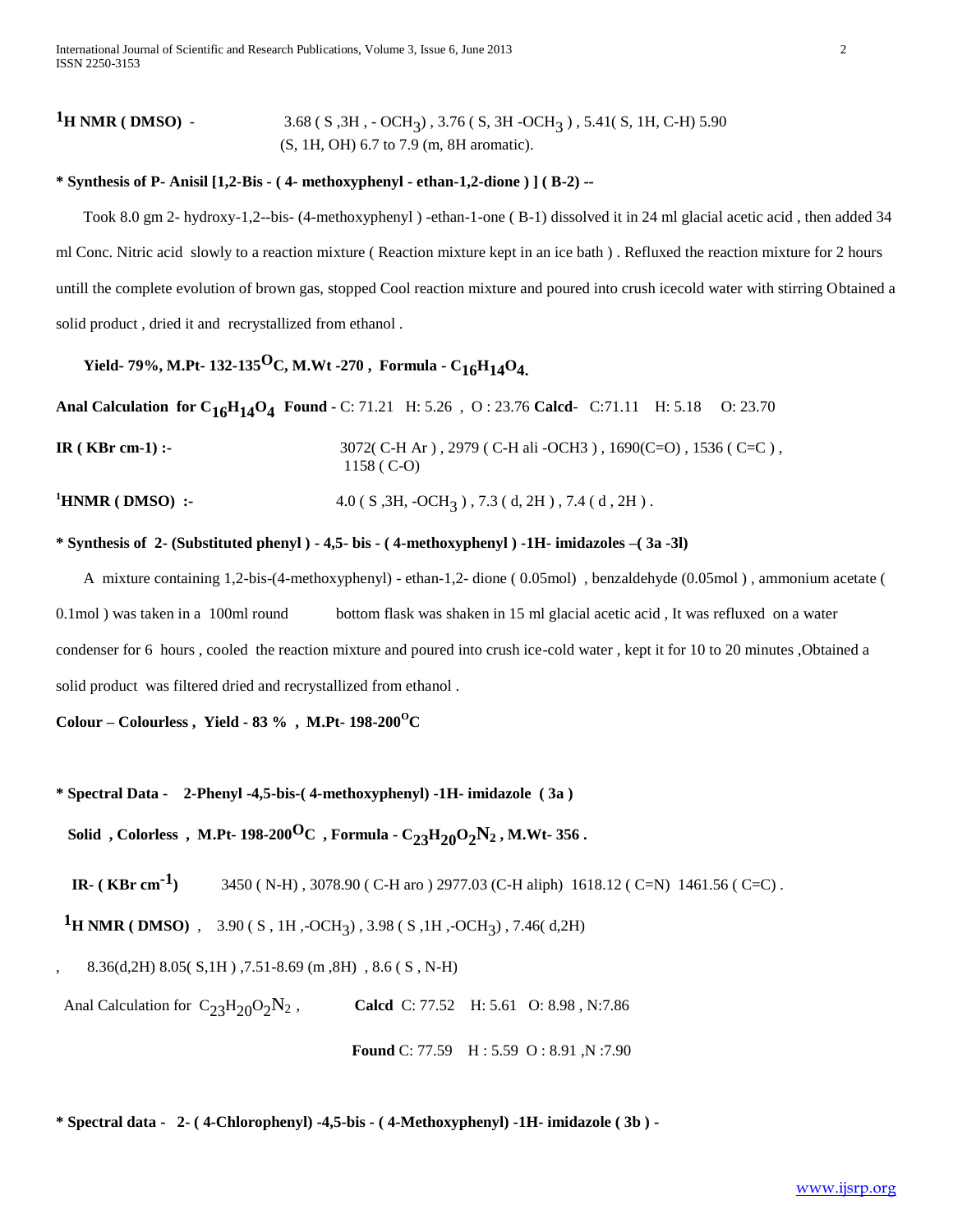# **Solid , Colour- Yellow , Yield - 62 % , M.Pt 120-123OC Formula C23H19O2N2Cl , M.Wt - 390.5**

**IR** (**KBr cm<sup>-1</sup>) 3448cm<sup>-1</sup>(N-H) ,3078Cm<sup>-1</sup> (C-H arom) , 2846cm<sup>-1</sup> (C-H ,-OCH<sub>3</sub>) ,1613 ( C = N ), 1536 ( C = C** 

), 1012 ( C-O str) aryl,  $-OCH_3$ ,  $829cm^{-1}$  (4-substituted benzene ring).

**1HNMR (DMSO)** 3.82 Singlet (6H) , (CH<sub>3</sub>O) x 2 ,6.9-7.5 q (8H) , (C<sub>6</sub>H<sub>4</sub>OCH<sub>3</sub>)x2

6.9 (m 2H) , 8.4( m ,2H ) , 9.9 broad singlet (1H ,N-H ) .

Anal .Calculation for C<sub>23</sub>H<sub>19</sub>O<sub>2</sub>N<sub>2</sub>.Cl **Calcd** C: 70.76 H: 4.86 O:8.19 N:7.17 Cl:9.09

**Found** C: 70.79 H:4.81 O:8.16 N:7.20 Cl:9.12



 $R = H$ , 4-Cl, 4-OCH<sub>3</sub>, 4- NO<sub>2</sub>, 4- N(CH<sub>3</sub>)<sub>2</sub>, 2-(OH), 4-(OH)-3-(OCH<sub>3</sub>) 3,4,5-(OCH<sub>3</sub>), 2-Cl , 4-OH .

The other compound of this series  $(3a - 31)$  were prepared similarly and are recorded in table -1

Tab**le-1 , Physicochemical data of the synthesized imidazole derivatives ( 3a -3l) -**